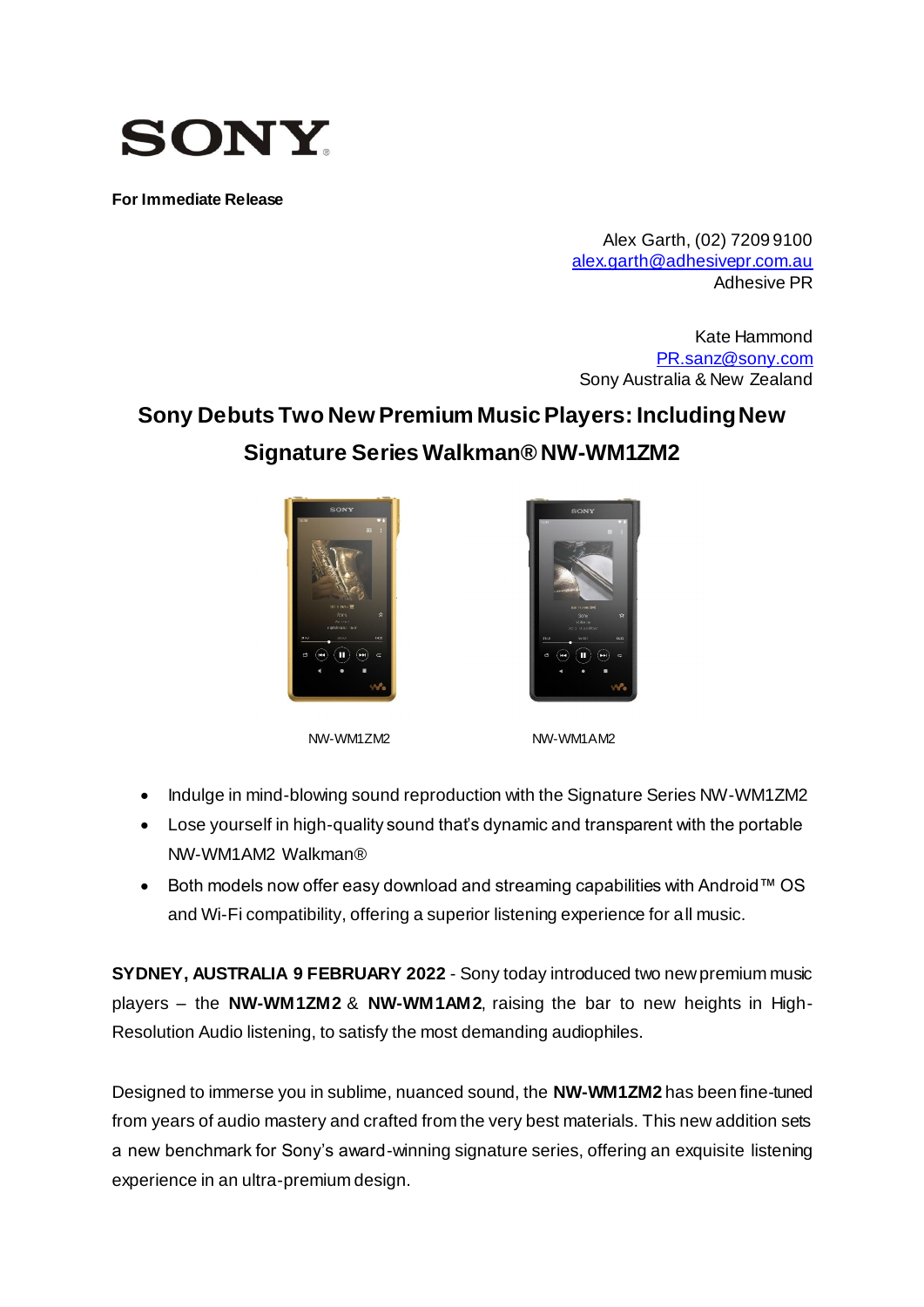The **NW-WM1AM2** allows you to completely lose yourself in high-quality audio with a richer, smoother and more expansive sound field compared to its predecessor. Both music players let you download and stream from endless catalogues of music with Wi-Fi compatibility, taking your listening enjoyment to the next level.





NW-WM1ZM2 NW-WM1AM2

Throughout the history of Sony's premium range music players, audio mastery has been accomplished through a combination of meticulous assembly of exceptional components. The **NW-WM1ZM2** and **NW-WM1AM2** are products of this philosophy.

## **Purer materials for a purer sound**

The **NW-WM1ZM2** has a 99.99% purity (4N) Gold-plated Oxygen-Free Copper (OFC) Chassis. This realises a stronger digital ground and higher rigidity, enabling clear, expansive sound, so you can experience each instrument as if it were performing live.

The **NW-WM1AM2** uses an aluminium alloy frame which provides a highly rigid case that's resistive to electrical noise and other interference creating a stable, high quality sound.



NW-WM1ZM2 NW-WM1AM2

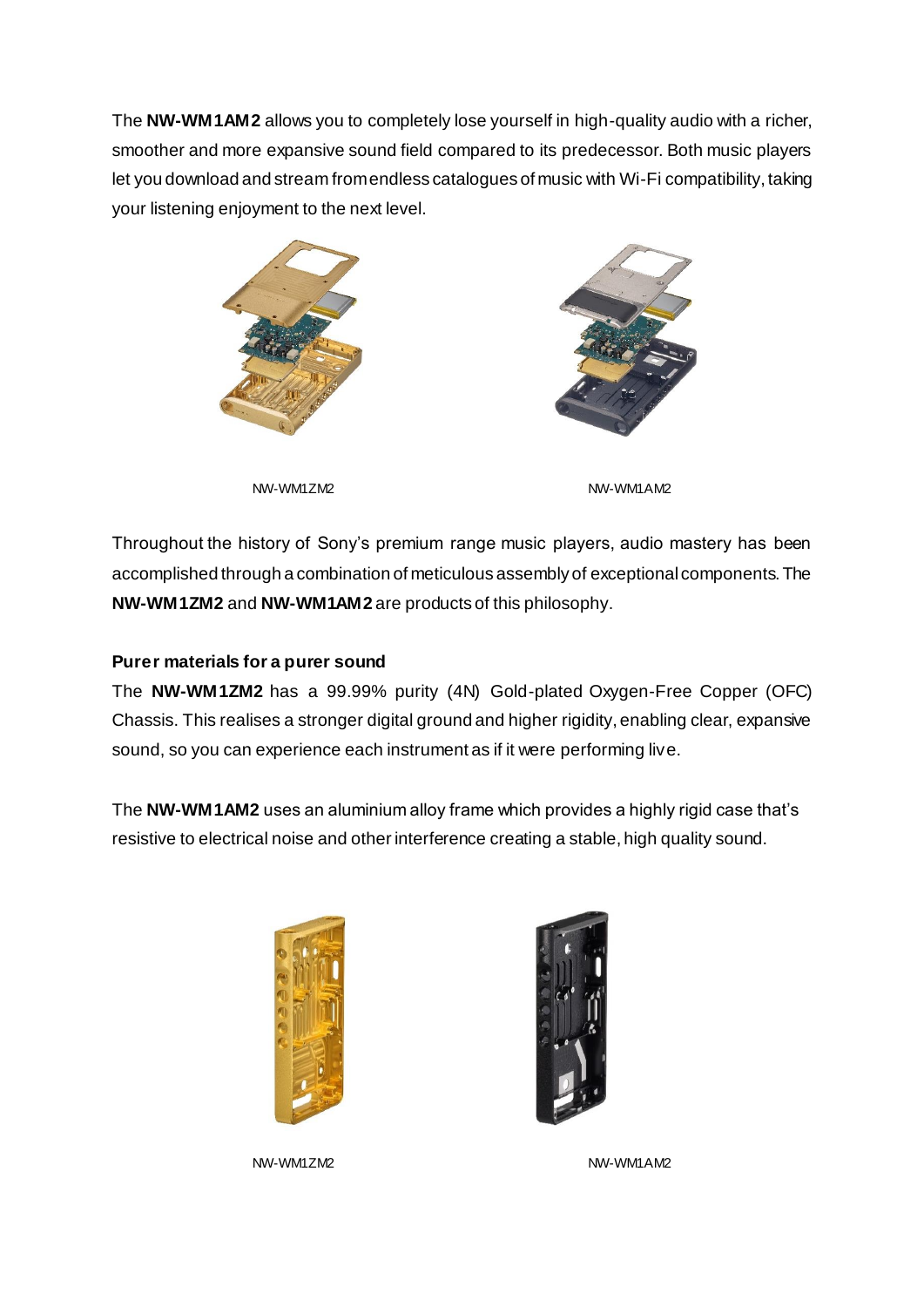## **Revel in authentic sound reproduction**

With the use of S-Master™ HX digital amp technology, independently developed for Walkman®, the **NW-WM1ZM2** and **NW-WM1AM2** bring you stunningly faithful sound reproduction. The full digital amplifier further creates a rich and full-bodied sound, with the help of a high-quality lead-free solder.

Taking inspiration from the ground-breaking **DMP-Z1**, both music players feature an even stronger power supply than their predecessor models, both in the analogue and digital block.



The **NW-WM1ZM2** and **NW-WM1AM2** have upgraded fine-tuned capacitors – various FT CAP3 capacitors (High polymer Capacitor) and a large solid high polymer capacitor which offers large capacitance and low resistance. While an OFC milled block covering the digital block, allows both music players to bring you sound that appears to rise-up from silence.



NW-WM1ZM2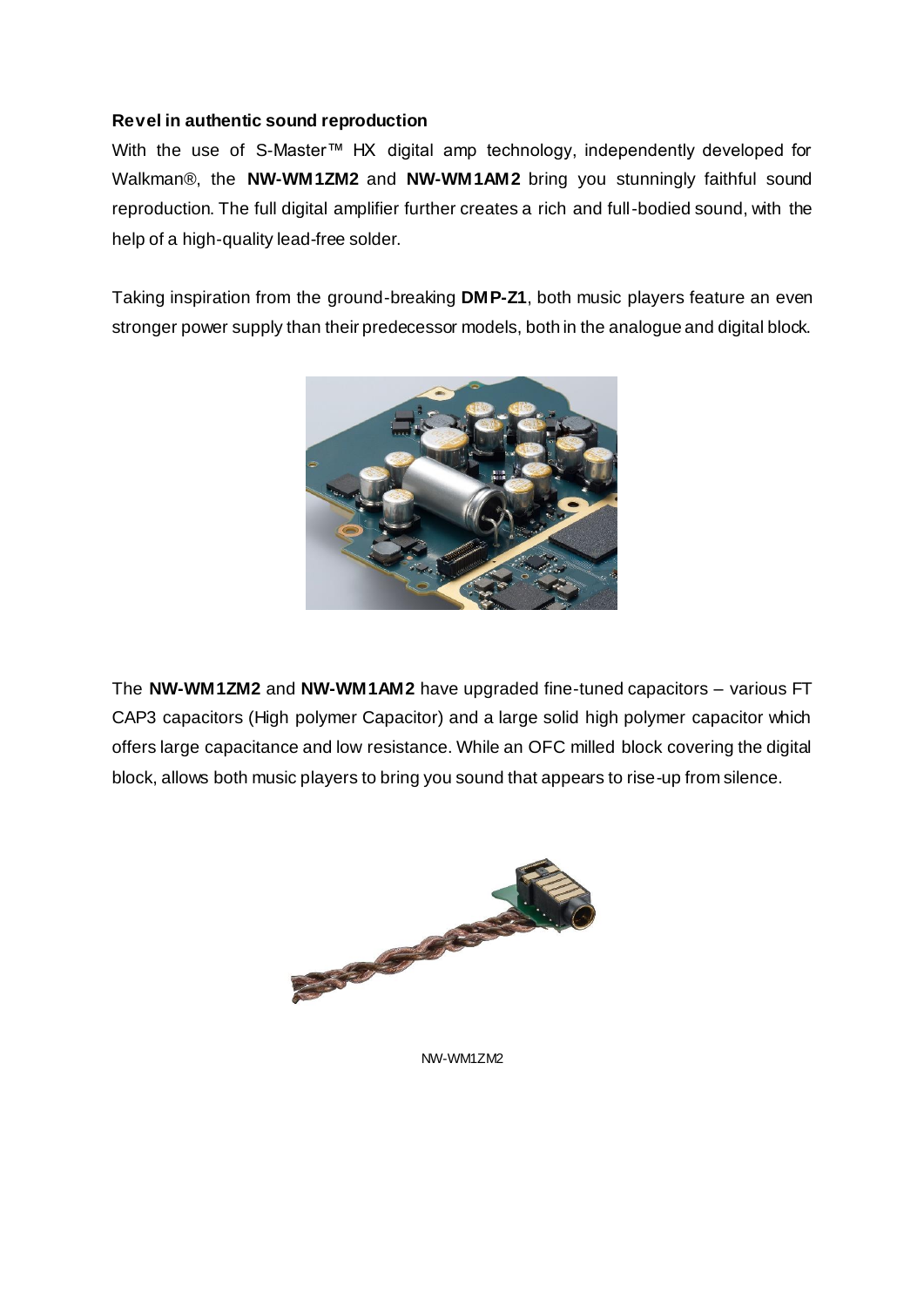## **Perfect Signal Integrity**

To achieve a powerful and smooth sound quality, Sony has selected a thick KIMBER KABLE® to run from the amp base to the balanced headphone jack on the **NW-WM1ZM2**, much like the renowned **DMP-Z1**. This carefully selected component helps transmit high quality audio signals, leaving just you and the music.



NW-WM1AM2

The **NW-WM1AM2** uses a low-resistance OFC cable which offers low distortion and superior channel separation.

To realise both music player's evolutionary sound, a dual clock and fine sound register have been precisely placed within each Walkman®. For the first time, Sony has begun using a reflow solder containing gold, whose effect is significant in the overall improved sound localisation and wider sound space.



NW-WM1ZM2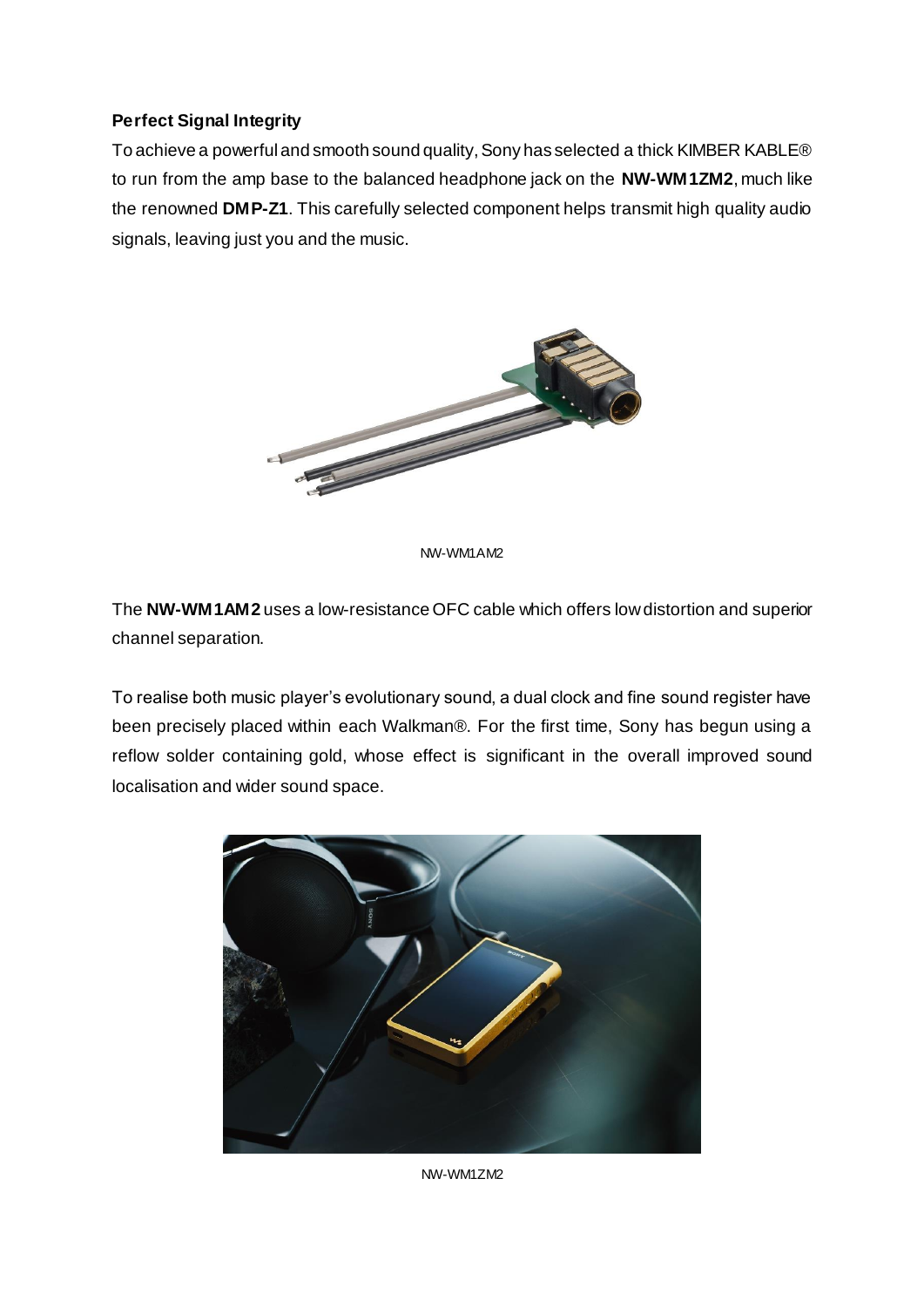## **Get the most out of your music, whatever the source**

The **NW-WM1ZM2** and **NW-WM1AM2** both integrate a DSD Remastering Engine where PCM (Pulse Code Modulation) audio is resampled into an 11.2 MHz DSD (Direct Stream Digital), giving you even more ways to enjoy your music.

With the **NW-WM1ZM2** and **NW-WM1AM2** you can also inject more life into your music by upscaling compressed music files in real time with DSEE Ultimate™. This evolving algorithm now offers even more benefits for CD-quality (16 bit 44.1/48kHz) lossless audio. By restoring acoustic subtleties and dynamic range, where a richer, the user can experience more complete listening experience.



NW-WM1AM2

#### **Hear every note as the artist intended**

Both Walkman's® are also compatible with Balanced Connection and High-Resolution Audio, allowing you to experience your most loved tracks, just how the artist intended.

## **Music on the Move**

The **NW-WM1ZM2** and **NW-WM1AM2** are now Wi-Fi compatible and powered by Android™ 11, giving you access to a vast collection of genres and artists, from all around the world. You can choose to either listen from your favourite music streaming and download services or connect to a PC to download tracks and playlists from your own personal collections, ensuring high quality sound playback.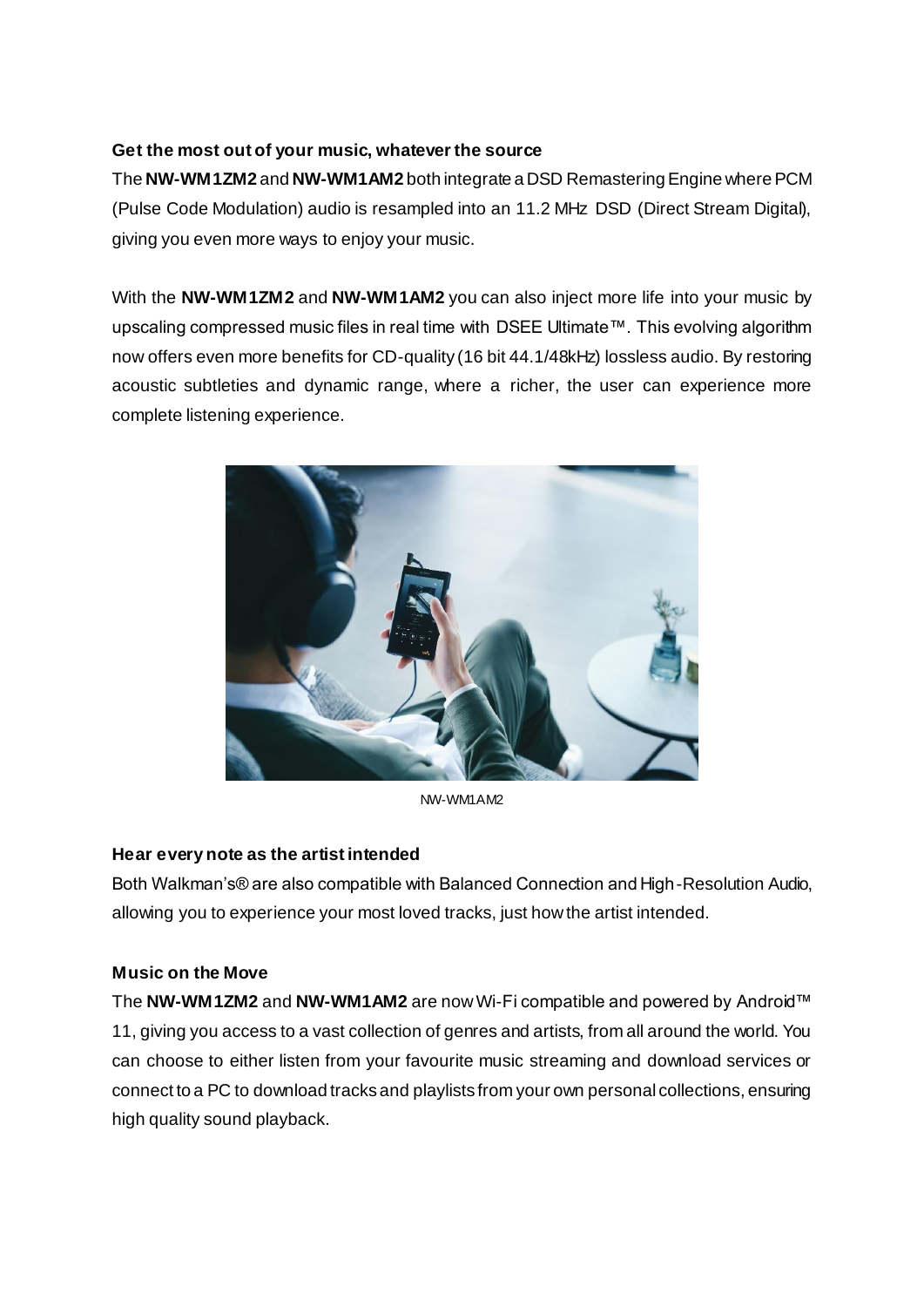

NW-WM1ZM2

### **All new optimised usability**

With a larger 5.0" (12.7cm) display, both music players introduce a new smooth and responsive touchscreen that has been upgraded to HD (High Definition), optimising the user experience. You can also personalise your home display on the Walkman® Home Screen to suit your individual needs, making your Walkman® truly your own.

To ensure you can immerse yourself in your music wherever you are, both premium models give you up to 40 hoursi of non-stop 96kHz FLAC High-Resolution Audio playback.



NW-WM1AM2